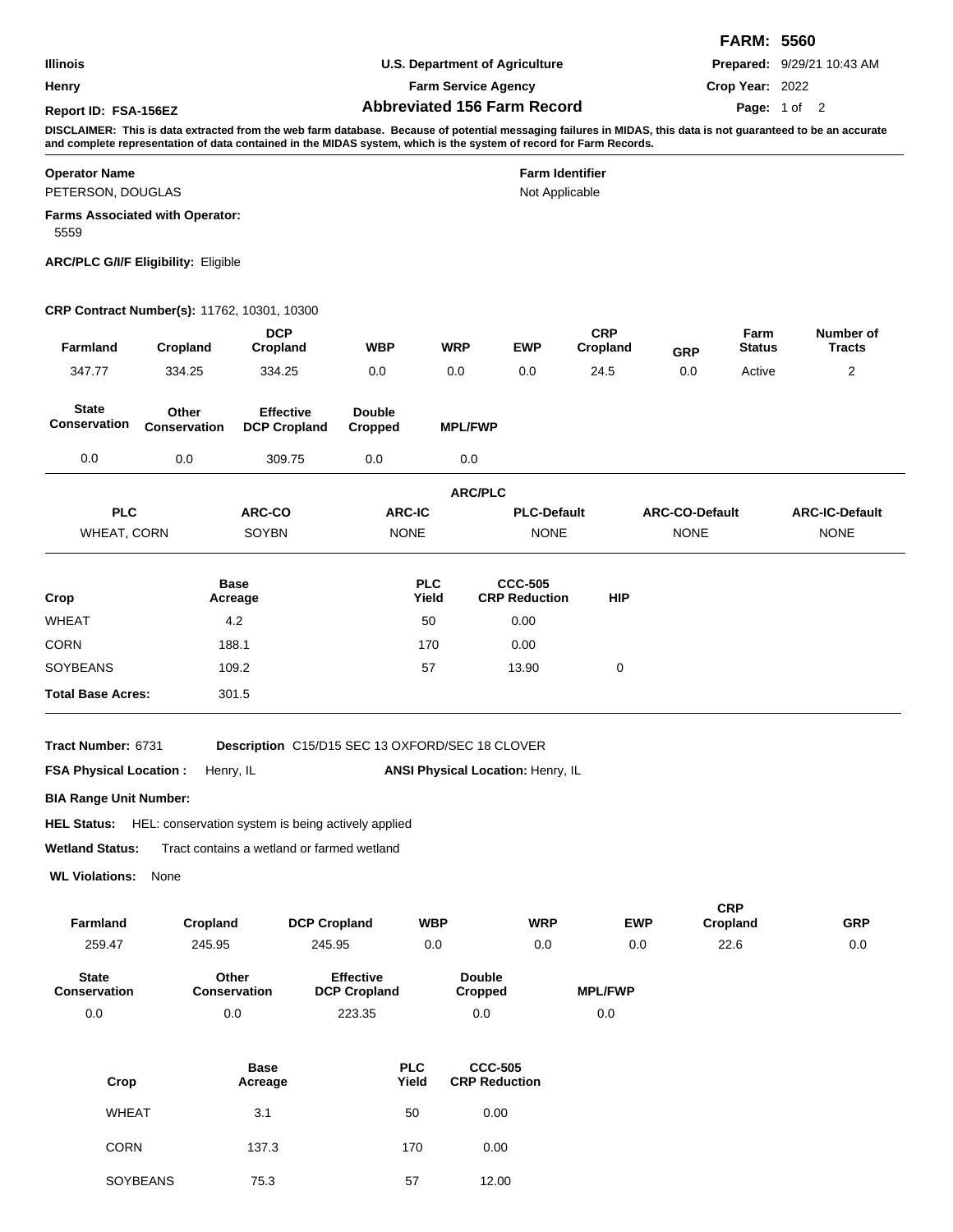| Illinois                                                                                                                                                                                                                                                                             |                                                                | <b>U.S. Department of Agriculture</b><br><b>Farm Service Agency</b> |                     |                                          |            |                |                        | Prepared: 9/29/21 10:43 AM |
|--------------------------------------------------------------------------------------------------------------------------------------------------------------------------------------------------------------------------------------------------------------------------------------|----------------------------------------------------------------|---------------------------------------------------------------------|---------------------|------------------------------------------|------------|----------------|------------------------|----------------------------|
| Henry                                                                                                                                                                                                                                                                                |                                                                |                                                                     |                     |                                          |            |                |                        | Crop Year: 2022            |
| Report ID: FSA-156EZ                                                                                                                                                                                                                                                                 | <b>Abbreviated 156 Farm Record</b>                             |                                                                     |                     |                                          |            |                |                        | Page: 2 of 2               |
| DISCLAIMER: This is data extracted from the web farm database. Because of potential messaging failures in MIDAS, this data is not guaranteed to be an accurate<br>and complete representation of data contained in the MIDAS system, which is the system of record for Farm Records. |                                                                |                                                                     |                     |                                          |            |                |                        |                            |
|                                                                                                                                                                                                                                                                                      | Base                                                           |                                                                     | <b>PLC</b>          | <b>CCC-505</b>                           |            |                |                        |                            |
| Crop                                                                                                                                                                                                                                                                                 | Acreage                                                        |                                                                     | Yield               | <b>CRP Reduction</b>                     |            |                |                        |                            |
| <b>Total Base Acres:</b>                                                                                                                                                                                                                                                             | 215.7                                                          |                                                                     |                     |                                          |            |                |                        |                            |
| <b>Owners: IOWA JARD CORPORATION</b>                                                                                                                                                                                                                                                 |                                                                |                                                                     |                     |                                          |            |                |                        |                            |
| <b>Other Producers: None</b>                                                                                                                                                                                                                                                         |                                                                |                                                                     |                     |                                          |            |                |                        |                            |
| Tract Number: 7657                                                                                                                                                                                                                                                                   |                                                                | Description D14 SEC 7 CLOVER                                        |                     |                                          |            |                |                        |                            |
| <b>FSA Physical Location:</b>                                                                                                                                                                                                                                                        | Henry, IL                                                      |                                                                     |                     | <b>ANSI Physical Location: Henry, IL</b> |            |                |                        |                            |
| BIA Range Unit Number:                                                                                                                                                                                                                                                               |                                                                |                                                                     |                     |                                          |            |                |                        |                            |
| <b>HEL Status:</b>                                                                                                                                                                                                                                                                   | NHEL: no agricultural commodity planted on undetermined fields |                                                                     |                     |                                          |            |                |                        |                            |
| <b>Wetland Status:</b>                                                                                                                                                                                                                                                               | Wetland determinations not complete                            |                                                                     |                     |                                          |            |                |                        |                            |
| <b>WL Violations:</b><br>None                                                                                                                                                                                                                                                        |                                                                |                                                                     |                     |                                          |            |                |                        |                            |
| <b>Farmland</b>                                                                                                                                                                                                                                                                      | Cropland                                                       | <b>DCP Cropland</b>                                                 | <b>WBP</b>          |                                          | <b>WRP</b> | <b>EWP</b>     | <b>CRP</b><br>Cropland | <b>GRP</b>                 |
| 88.3                                                                                                                                                                                                                                                                                 | 88.3                                                           | 88.3                                                                | 0.0                 |                                          | 0.0        | 0.0            | 1.9                    | 0.0                        |
| <b>State</b><br><b>Conservation</b>                                                                                                                                                                                                                                                  | Other<br><b>Conservation</b>                                   | <b>Effective</b><br><b>DCP Cropland</b>                             |                     | <b>Double</b><br><b>Cropped</b>          |            | <b>MPL/FWP</b> |                        |                            |
| 0.0                                                                                                                                                                                                                                                                                  | 0.0                                                            | 86.4                                                                |                     | 0.0                                      |            | 0.0            |                        |                            |
| Crop                                                                                                                                                                                                                                                                                 | <b>Base</b><br>Acreage                                         |                                                                     | <b>PLC</b><br>Yield | <b>CCC-505</b><br><b>CRP Reduction</b>   |            |                |                        |                            |
| <b>WHEAT</b>                                                                                                                                                                                                                                                                         | 1.1                                                            |                                                                     | 50                  | 0.00                                     |            |                |                        |                            |
| <b>CORN</b>                                                                                                                                                                                                                                                                          | 50.8                                                           |                                                                     | 170                 | 0.00                                     |            |                |                        |                            |
| <b>SOYBEANS</b>                                                                                                                                                                                                                                                                      | 33.9                                                           |                                                                     | 57                  | 1.90                                     |            |                |                        |                            |
| <b>Total Base Acres:</b>                                                                                                                                                                                                                                                             | 85.8                                                           |                                                                     |                     |                                          |            |                |                        |                            |
| <b>Owners: IOWA JARD CORPORATION</b><br><b>Other Producers: None</b>                                                                                                                                                                                                                 |                                                                |                                                                     |                     |                                          |            |                |                        |                            |

**FARM: 5560**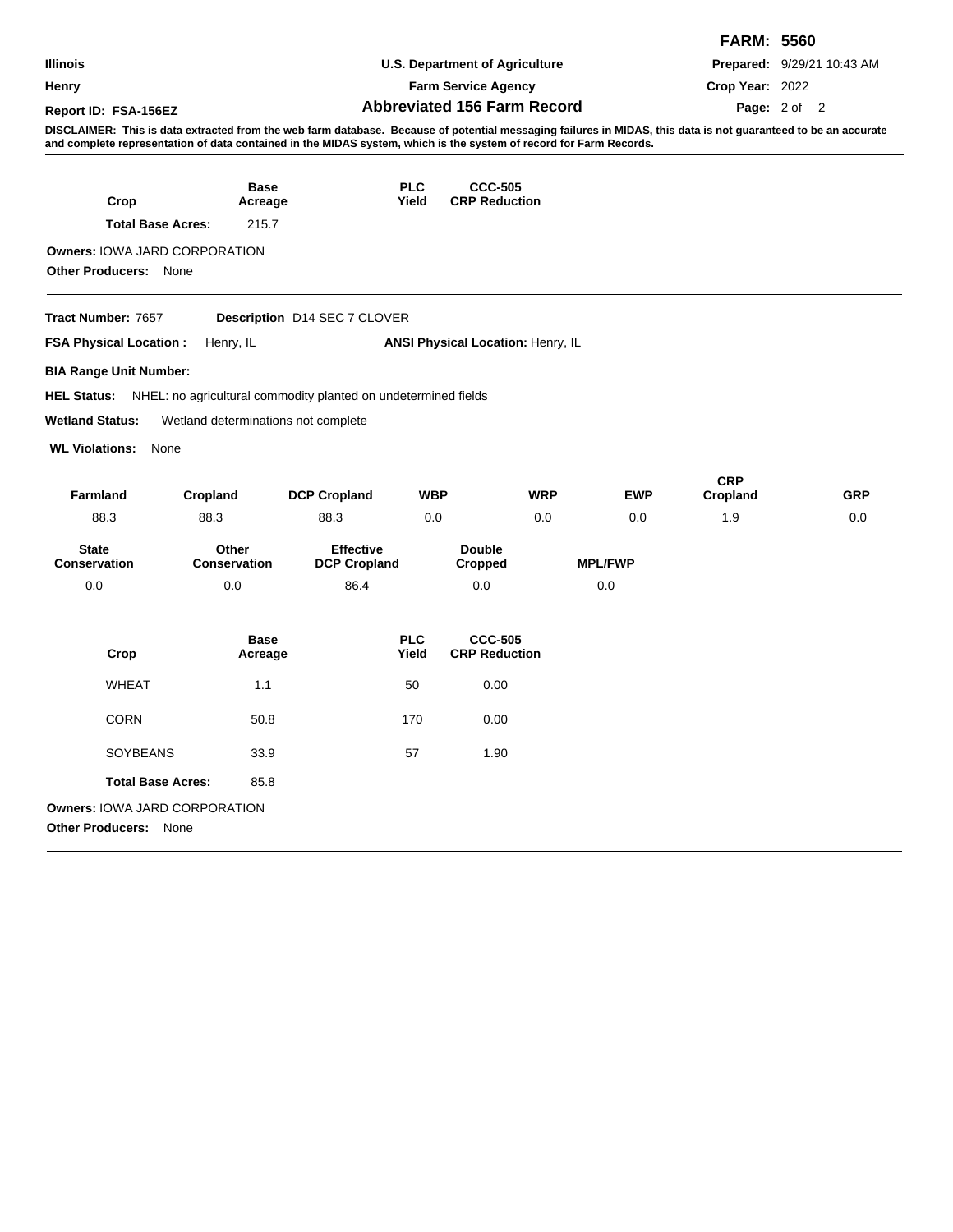

#### **Henry County, Illinois Farm 5560 United States Department of Agriculture**



# 2021 Program Year **Tract 7657**

| <b>CLU</b> Acres   HEL |       |             | Crop |
|------------------------|-------|-------------|------|
|                        | 186.4 | <b>NHEL</b> |      |
| 3                      | 1.3   | NHEL        | CRP  |
|                        | 0.3   | <b>NHEL</b> | CRP  |
| 5                      | 0.3   | <b>NHEL</b> | C.RP |

Page Cropland Total: 88.3 acres

Map Created January 14, 2021

**Wetland Determination Identifiers Restricted Use**  $\nabla$  Limited Restrictions Exempt from Conservation Compliance Provisions **Common Land Unit** Cropland **CRP** Tract Boundary plss\_a\_il\_WMAS

USDA FSA maps are for FSA Program administration only. This map does not represent a legal survey or reflect actual ownership; rather it depicts the information provided directly from the producer and/or the NAIP imagery. accepts the data 'as is' and assumes all risks associated with its use. The USDA Farm Service Agency assumes no responsibility for actual or consequential damage incurred as a result of any user's reliance on this data out Wetland identifiers do not represent the size, shape, or specific determination of the area. Refer to your original determination (CPA-026 and attached maps) for exact boundaries and determinations or contact NRCS.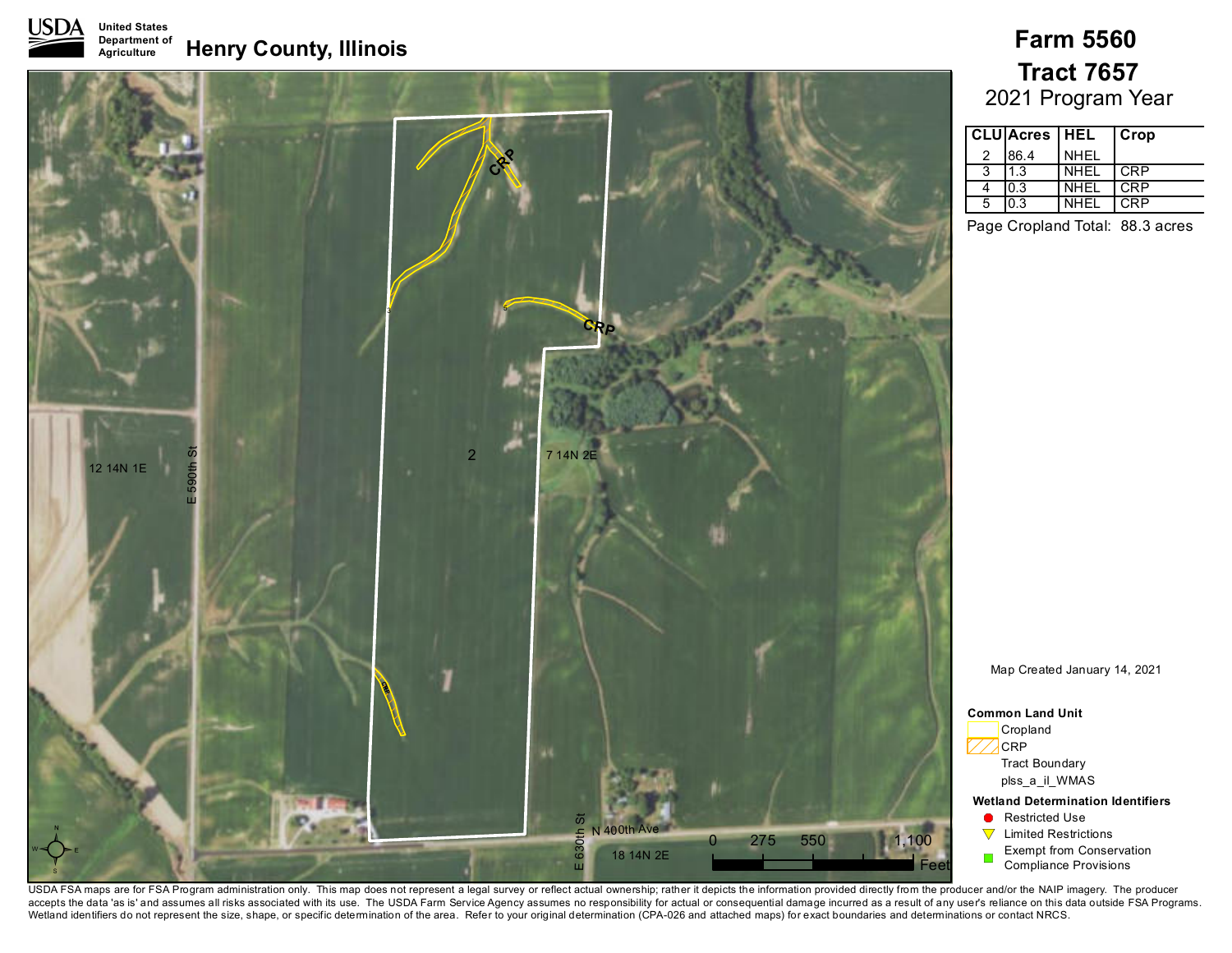**United States Department of Agriculture Henry County, Illinois**



#### **Common Land Unit CRP**

Tract Boundary

Non-Cropland Cropland

#### **Wetland Determination**

- $\blacksquare$ Restricted
- $\triangledown$ Limited
- Exempt from Conservation
- Compliance Provisions

# Tract Cropland Total: 245.95 acres

United States Department of Agriculture (USDA) Farm Service Agency (FSA) maps are for FSA Program administration only. This map does not represent a legal survey or reflect actual<br>awnership; rather it depicts the informati

2021 Program Year Map Created February 08, 2021

> Farm **5560** Tract **6731**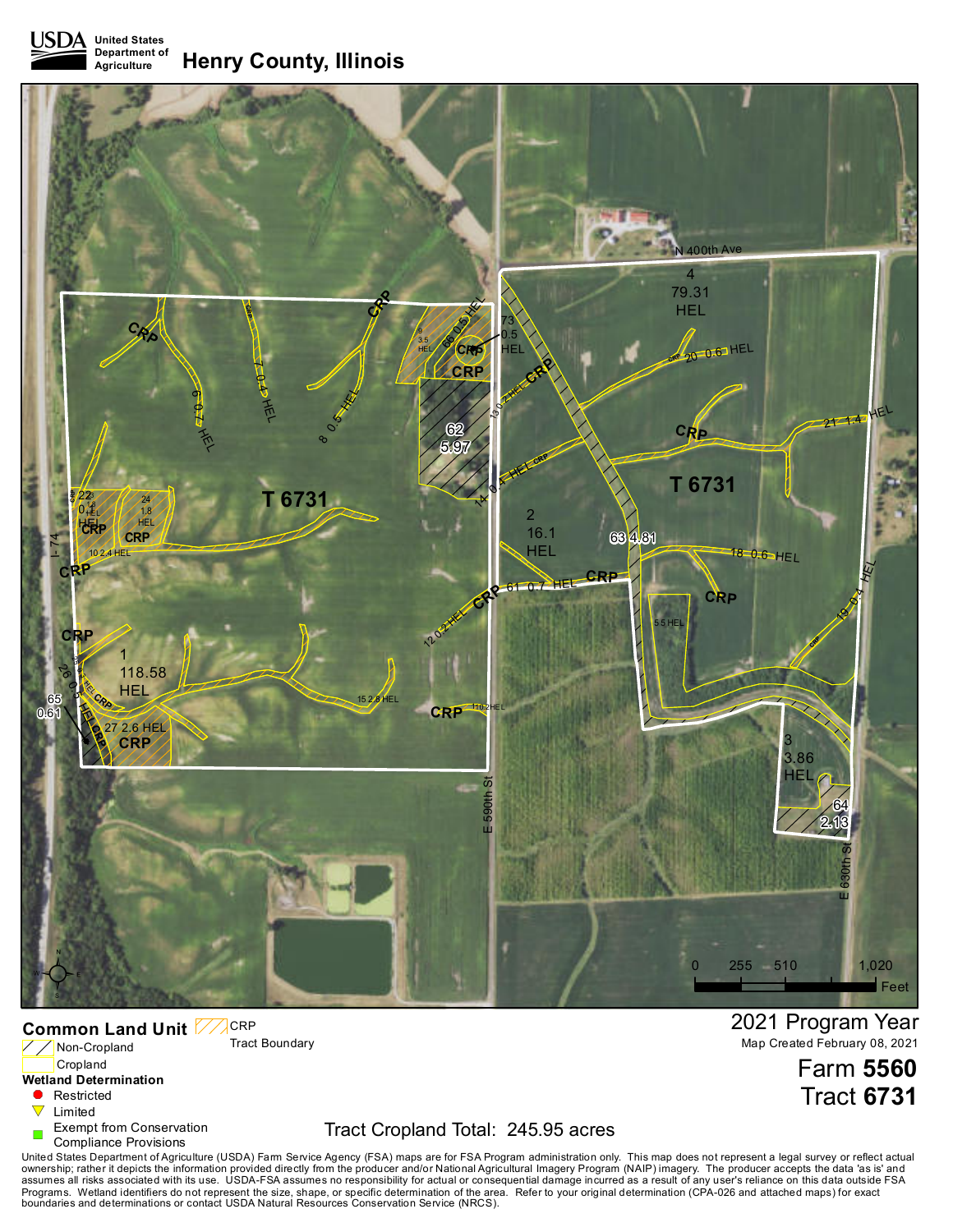| This form is available electronically.<br><b>U.S. DEPARTMENT OF AGRICULTURE</b><br>CRP-1<br>$(07 - 23 - 10)$<br>Commodity Credit Corporation<br>CONSERVATION RESERVE PROGRAM CONTRACT<br>NOTE: The authority for collecting the following information is Pub. L 107-171. This authority allows for the<br>collection of information without prior OMB approval mandated by the Paperwork Reduction Act of 1995. The<br>time required to complete this information collection estimated to average 4 minutes per response, including the                                                                                                                                                                                                                                                                                                                                                                                                                                                                                                                                                                                                                                                                                                                                                                                                                                                                                                                                                                                                                                                                                                                                                                                                                                                                                                                                                                                                                                                                                                                                                                                                         |                      |                                                                                                     | 17073          | 1. ST. & CO. CODE &<br><b>ADMIN. LOCATION</b><br>3. CONTRACT NUMBER   | 44<br>12.0                 | 2. SIGN-UP NUMBER<br>4. ACRES FOR ENROLLMENT |
|-------------------------------------------------------------------------------------------------------------------------------------------------------------------------------------------------------------------------------------------------------------------------------------------------------------------------------------------------------------------------------------------------------------------------------------------------------------------------------------------------------------------------------------------------------------------------------------------------------------------------------------------------------------------------------------------------------------------------------------------------------------------------------------------------------------------------------------------------------------------------------------------------------------------------------------------------------------------------------------------------------------------------------------------------------------------------------------------------------------------------------------------------------------------------------------------------------------------------------------------------------------------------------------------------------------------------------------------------------------------------------------------------------------------------------------------------------------------------------------------------------------------------------------------------------------------------------------------------------------------------------------------------------------------------------------------------------------------------------------------------------------------------------------------------------------------------------------------------------------------------------------------------------------------------------------------------------------------------------------------------------------------------------------------------------------------------------------------------------------------------------------------------|----------------------|-----------------------------------------------------------------------------------------------------|----------------|-----------------------------------------------------------------------|----------------------------|----------------------------------------------|
| time for reviewing instructions, searching existing data sources, gathering and maintaining the data needed, and<br>completing and reviewing, the collection of information.                                                                                                                                                                                                                                                                                                                                                                                                                                                                                                                                                                                                                                                                                                                                                                                                                                                                                                                                                                                                                                                                                                                                                                                                                                                                                                                                                                                                                                                                                                                                                                                                                                                                                                                                                                                                                                                                                                                                                                    |                      |                                                                                                     |                |                                                                       |                            | $\mathbf{u}$                                 |
| 7. COUNTY OFFICE ADDRESS (Include Zip Code):<br>HENRY COUNTY FARM SERVICE AGENCY                                                                                                                                                                                                                                                                                                                                                                                                                                                                                                                                                                                                                                                                                                                                                                                                                                                                                                                                                                                                                                                                                                                                                                                                                                                                                                                                                                                                                                                                                                                                                                                                                                                                                                                                                                                                                                                                                                                                                                                                                                                                |                      |                                                                                                     |                | 5. FARM NUMBER<br>0005560                                             |                            | 6. TRACT NUMBER(S)<br>0006731                |
| 301 E NORTH ST<br>CAMBRIDGE, IL 61238-1176                                                                                                                                                                                                                                                                                                                                                                                                                                                                                                                                                                                                                                                                                                                                                                                                                                                                                                                                                                                                                                                                                                                                                                                                                                                                                                                                                                                                                                                                                                                                                                                                                                                                                                                                                                                                                                                                                                                                                                                                                                                                                                      |                      |                                                                                                     | <b>GENERAL</b> | 8.OFFER (Select one)                                                  | FROM:                      | TO.                                          |
| (309)937-3377 x2<br>(Include Area Code):<br>TELEPHONE NUMBER                                                                                                                                                                                                                                                                                                                                                                                                                                                                                                                                                                                                                                                                                                                                                                                                                                                                                                                                                                                                                                                                                                                                                                                                                                                                                                                                                                                                                                                                                                                                                                                                                                                                                                                                                                                                                                                                                                                                                                                                                                                                                    |                      |                                                                                                     |                | ENVIRONMENTAL PRIORITYL                                               | (MM-DD-YYYY)<br>10-01-2013 | (MM-DD-YYYY)<br>$09 - 30 - 2023$             |
| THIS CONTRACT is entered into between the Commodity Credit Corporation (referred to as "CCC") and the undersigned owners, operators, or tenants (who may be<br>referred to as "the Participant"). The Participant agrees to place the designated acreage into the Conservation Reserve Program ("CRP") or other use set by CCC for the<br>stipulated contract period from the date the contract is executed by the CCC. The Participant also agrees to implement on such designated acreage the Conservation<br>Plan developed for such acreage and approved by the CCC and the Participant. Additionally, the Participant and CCC agree to comply with terms and conditions<br>contained in this Contract, including the Appendix to this Contract, entitled Appendix to CRP-1, Conservation Reserve Program Contract (referred to as "Appendix"). By<br>signing below, the Participant acknowledges that a copy of the Appendix for the applicable sign-up period has been provided to such person. Such person also agrees to<br>pay such liquidated damages in an amount specified in the Appendix if the Participant withdraws prior to CCC acceptance or rejection.<br>The terms and conditions of this contract are contained in this Form CRP-1 and in the CRP-1 Appendix and any addendum thereto. BY SIGNING THIS<br>CONTRACT PRODUCERS ACKNOWLEDGE RECEIPT OF THE FOLLOWING FORMS: CRP-1, CRP-1 Appendix and any addendum thereto, CRP-2 or CRP-2C, if<br>applicable; and, if applicable, CRP-15.                                                                                                                                                                                                                                                                                                                                                                                                                                                                                                                                                                                                                                    |                      |                                                                                                     |                |                                                                       |                            |                                              |
| 10A. Rental Rate Per Acre<br>\$209.84                                                                                                                                                                                                                                                                                                                                                                                                                                                                                                                                                                                                                                                                                                                                                                                                                                                                                                                                                                                                                                                                                                                                                                                                                                                                                                                                                                                                                                                                                                                                                                                                                                                                                                                                                                                                                                                                                                                                                                                                                                                                                                           |                      | 11. Identification of CRP Land                                                                      |                |                                                                       |                            | (See Page 2 for additional space)            |
| B. Annual Contract Payment                                                                                                                                                                                                                                                                                                                                                                                                                                                                                                                                                                                                                                                                                                                                                                                                                                                                                                                                                                                                                                                                                                                                                                                                                                                                                                                                                                                                                                                                                                                                                                                                                                                                                                                                                                                                                                                                                                                                                                                                                                                                                                                      | A.Tract No.          | B. Field No.                                                                                        |                | C. Practice No.                                                       | D. Acres                   | E. Total Estimated<br>Cost-Share             |
| \$2518<br>C. First Year Payment                                                                                                                                                                                                                                                                                                                                                                                                                                                                                                                                                                                                                                                                                                                                                                                                                                                                                                                                                                                                                                                                                                                                                                                                                                                                                                                                                                                                                                                                                                                                                                                                                                                                                                                                                                                                                                                                                                                                                                                                                                                                                                                 | 0006731              | 0006                                                                                                |                | CP8A.                                                                 | $0.7$ .                    | \$0.00                                       |
| (Item 10C applicable only to continuous signup                                                                                                                                                                                                                                                                                                                                                                                                                                                                                                                                                                                                                                                                                                                                                                                                                                                                                                                                                                                                                                                                                                                                                                                                                                                                                                                                                                                                                                                                                                                                                                                                                                                                                                                                                                                                                                                                                                                                                                                                                                                                                                  | 0006731              | 0007.                                                                                               |                | CP8A .                                                                | 0.4                        | \$0.00                                       |
| when the first year payment is prorated.)                                                                                                                                                                                                                                                                                                                                                                                                                                                                                                                                                                                                                                                                                                                                                                                                                                                                                                                                                                                                                                                                                                                                                                                                                                                                                                                                                                                                                                                                                                                                                                                                                                                                                                                                                                                                                                                                                                                                                                                                                                                                                                       | 0006731              | $0008$ .                                                                                            |                | CP8A                                                                  | 0.5 <sub>•</sub>           | \$0.00                                       |
| <b>12. PARTICIPANTS</b>                                                                                                                                                                                                                                                                                                                                                                                                                                                                                                                                                                                                                                                                                                                                                                                                                                                                                                                                                                                                                                                                                                                                                                                                                                                                                                                                                                                                                                                                                                                                                                                                                                                                                                                                                                                                                                                                                                                                                                                                                                                                                                                         |                      |                                                                                                     |                |                                                                       |                            |                                              |
| A(1). PARTICPANTS NAME AND ADDRESS<br>(Zip Code):<br>IOWA JARD CORPORATION<br>1605 BLAIR CT APT 101<br>MAQUOKETA, IA 52060-3301                                                                                                                                                                                                                                                                                                                                                                                                                                                                                                                                                                                                                                                                                                                                                                                                                                                                                                                                                                                                                                                                                                                                                                                                                                                                                                                                                                                                                                                                                                                                                                                                                                                                                                                                                                                                                                                                                                                                                                                                                 | (2) SHARE<br>100.00% | $(4)$ SIGNATJARE                                                                                    |                | (3) SOCIAL SECURITY NUMBER:                                           |                            | (MM-DD-YYYY                                  |
| B(1). PARTICPANTS NAME AND ADDRESS<br>(Zip Code):                                                                                                                                                                                                                                                                                                                                                                                                                                                                                                                                                                                                                                                                                                                                                                                                                                                                                                                                                                                                                                                                                                                                                                                                                                                                                                                                                                                                                                                                                                                                                                                                                                                                                                                                                                                                                                                                                                                                                                                                                                                                                               | (2) SHARE            | (If more then three individuals are signing continue on attachment.)<br>(3) SOCIAL SECURITY NUMBER: |                |                                                                       |                            |                                              |
| N/A                                                                                                                                                                                                                                                                                                                                                                                                                                                                                                                                                                                                                                                                                                                                                                                                                                                                                                                                                                                                                                                                                                                                                                                                                                                                                                                                                                                                                                                                                                                                                                                                                                                                                                                                                                                                                                                                                                                                                                                                                                                                                                                                             | $\frac{1}{2}$        | (MM-DD-YYYY)<br>(4) SIGNATURE                                                                       |                |                                                                       |                            |                                              |
| C(1).PARTICPANTS NAME AND ADDRESS (Zip Code):                                                                                                                                                                                                                                                                                                                                                                                                                                                                                                                                                                                                                                                                                                                                                                                                                                                                                                                                                                                                                                                                                                                                                                                                                                                                                                                                                                                                                                                                                                                                                                                                                                                                                                                                                                                                                                                                                                                                                                                                                                                                                                   |                      |                                                                                                     |                | (If more than three individuals are signing, continue on attachment.) |                            |                                              |
|                                                                                                                                                                                                                                                                                                                                                                                                                                                                                                                                                                                                                                                                                                                                                                                                                                                                                                                                                                                                                                                                                                                                                                                                                                                                                                                                                                                                                                                                                                                                                                                                                                                                                                                                                                                                                                                                                                                                                                                                                                                                                                                                                 | (2) SHARE            | (3) SOCIAL SECURITY NUMBER:<br>(4) SIGNATURE                                                        |                |                                                                       |                            | (MM-DD-YYYY)                                 |
| N/A                                                                                                                                                                                                                                                                                                                                                                                                                                                                                                                                                                                                                                                                                                                                                                                                                                                                                                                                                                                                                                                                                                                                                                                                                                                                                                                                                                                                                                                                                                                                                                                                                                                                                                                                                                                                                                                                                                                                                                                                                                                                                                                                             | $\frac{0}{10}$       |                                                                                                     |                | (If more than three individuals are signing continue on attachment.)  |                            |                                              |
| (If more than three individuals are signing continue on attachment.)<br>13. CCC USE ONLY - Payments according to the shares are approved                                                                                                                                                                                                                                                                                                                                                                                                                                                                                                                                                                                                                                                                                                                                                                                                                                                                                                                                                                                                                                                                                                                                                                                                                                                                                                                                                                                                                                                                                                                                                                                                                                                                                                                                                                                                                                                                                                                                                                                                        |                      |                                                                                                     |                | A. SIGNATURE OF CCC REPRESENTATIVE                                    |                            | (MM-DD-YYYY)                                 |
| NOTE: The following statement is made in accordance with the Privacy Act of 1974 (5 USC 552a) and the Paperwork Reduction Act of 1995, as amended. The authority<br>for requesting the following information is the Food Security Act of 1985, (Pub. L.99-198), as amended and the Farm Security and Rural investment Act of 2002<br>(Pub.L. 107-171) and regulations promulgated at 7 CFR Part 1410 and the Internal Revenue code (26 USC 6109). The information requested is necessary for<br>CCC to consider and process the offer to enter into a Conservation Reserve Program contract, to assist in determining eligibility and to determine the correct<br>parties to the contract. Furnishing the requested information is voluntary. Failure to furnish the requested information will result in determination of ineligibility for<br>certain program benefits and other financial assistance administered by USDA agency. This information may be provided to other agencies, IRS, Department of<br>Justice, or other State and Federal Law Enforcement agencies, and in response to a court magistrate or administrative tribunal. The provisions of criminal and<br>civil fraud statues, including 18 USC 286, 287, 371, 641, 651, 1001; 15 USC 714m; and 31 USC 3729, may be applicable to the information provided.<br>The U.S. Department of Agnoulture (USDA) prohibits discrimination in all its programs and activities on the basis of race, color, national ongin, gender, religion, age, disability, political benefits, sexual orientation, a<br>manital and family status. (Not all prohibited bases apply to all programs). Persons with disabilities who require alternative means for communication of program information (Braille, large print, audio tapes etc.) should<br>contact USDA's TARGET Center at (202) 720-2600 (voice and TDD) To file a complaint of discnmination, write USDA, Director, Office of Civil Rights. Room 326-W, Whitten Building, 1400 Independence Avenue. SW,<br>Washington, DC 20250-9410 or call (202) 720-5964 (voice or TDD). USDA is an equal opportunity provider and employer. |                      |                                                                                                     |                |                                                                       |                            |                                              |
| <b>X</b> Original - County Office Copy                                                                                                                                                                                                                                                                                                                                                                                                                                                                                                                                                                                                                                                                                                                                                                                                                                                                                                                                                                                                                                                                                                                                                                                                                                                                                                                                                                                                                                                                                                                                                                                                                                                                                                                                                                                                                                                                                                                                                                                                                                                                                                          | Owner's Copy         |                                                                                                     |                |                                                                       | Operator's Copy            |                                              |
|                                                                                                                                                                                                                                                                                                                                                                                                                                                                                                                                                                                                                                                                                                                                                                                                                                                                                                                                                                                                                                                                                                                                                                                                                                                                                                                                                                                                                                                                                                                                                                                                                                                                                                                                                                                                                                                                                                                                                                                                                                                                                                                                                 |                      |                                                                                                     |                |                                                                       |                            |                                              |

Date Printed: 09-03-13  $\beta$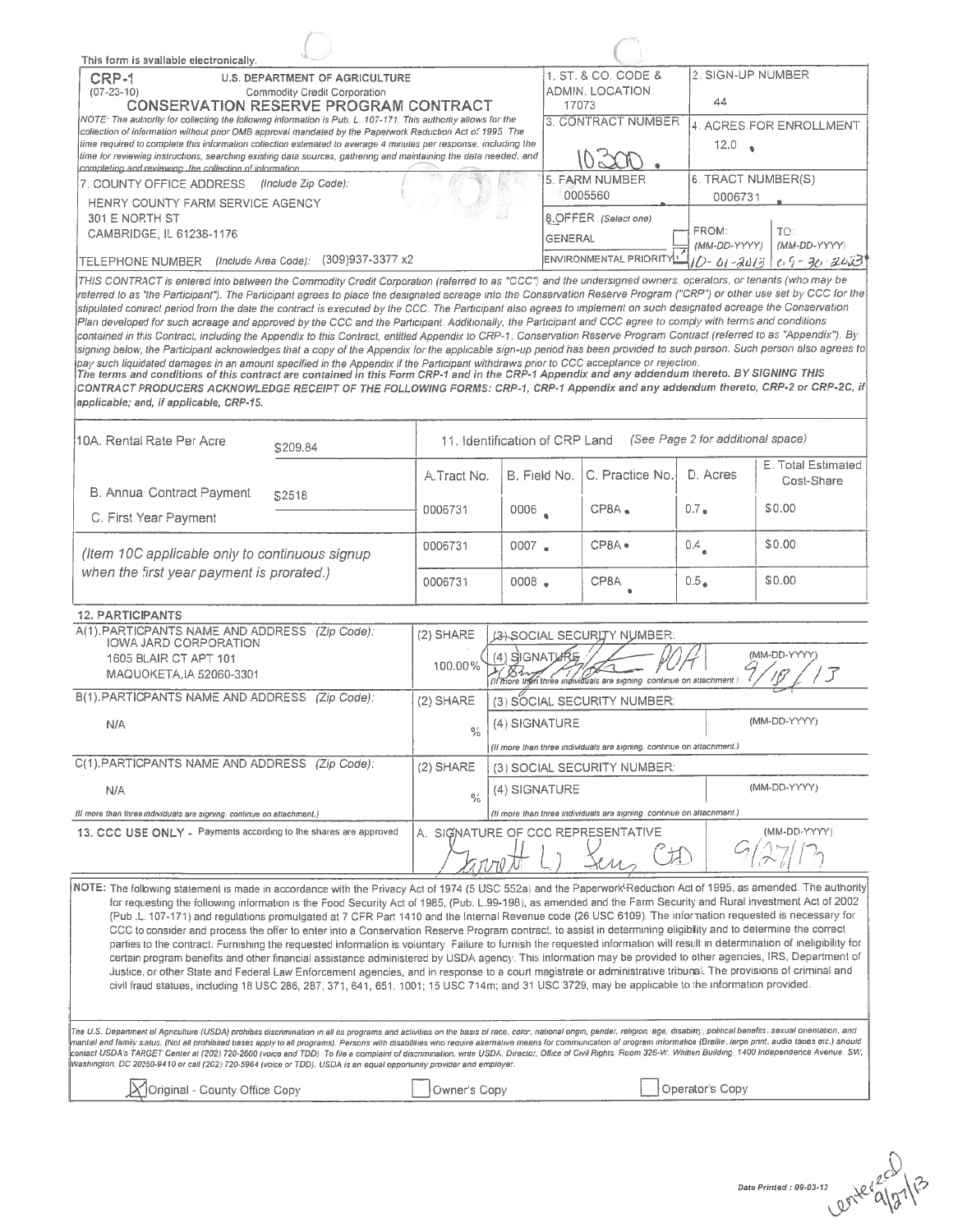### CRP-1 (07-23-10) Page 2

# Continuation of Item 11 - Identification of CRP Land

| В.<br>A.  |                               | C.                            | D.                | Ε.<br><b>TOTAL ESTIMATED</b> | <b>CONTRACT PERIOD</b><br>(MM-DD-YYYY) |           |  |
|-----------|-------------------------------|-------------------------------|-------------------|------------------------------|----------------------------------------|-----------|--|
| TRACT NO. | FIELD NO.                     | PRACTICE NO.                  | <b>ACRES</b>      | C/S                          | $\mathsf{F}.$<br><b>FROM</b>           | G.<br>TO. |  |
| 0006731   | $0010 -$                      | CP8A.                         | 2.40              | \$0.00                       |                                        |           |  |
| 0006731   | 0011                          | CP8A.                         | $0.20 \bullet$    | \$0.00                       |                                        |           |  |
| 0006731   | 0012                          | CP8A .                        | $\overline{0.20}$ | \$0.00                       |                                        |           |  |
| 0006731   | 0013                          | CP8A .                        | 0.20              | \$0.00                       |                                        |           |  |
| 0006731   | 0014                          | CPBA                          | 0.40              | \$0.00                       |                                        |           |  |
| 0006731   | 0015<br>$\bullet$             | CP8A .                        | 2.80              | \$0.00                       |                                        |           |  |
| 0006731   | 0018<br>٠                     | CP8A .                        | 0.60              | \$0.00                       |                                        |           |  |
| 0006731   | 0019                          | CP8A                          | 0.40              | \$0.00                       |                                        |           |  |
| 0006731   | $\bullet$<br>0020             | CP8A .                        | $0.60 -$          | \$0.00                       |                                        |           |  |
| 0006731   | э.<br>$\overline{0021}$       | CPBA                          | $1.40 -$          | \$0.00                       |                                        |           |  |
| 0006731   | 0026                          | CP <sub>21</sub><br>$\bullet$ | $0.50 -$          | \$0.00                       |                                        |           |  |
| 0006731   | 0061                          | CP8A .                        | $0.70$ $\bullet$  | \$0.00                       |                                        |           |  |
|           |                               |                               |                   |                              |                                        |           |  |
|           |                               |                               |                   |                              |                                        |           |  |
|           |                               |                               |                   |                              |                                        |           |  |
|           |                               |                               |                   |                              |                                        |           |  |
|           |                               |                               |                   |                              |                                        |           |  |
|           |                               |                               |                   |                              |                                        |           |  |
|           |                               |                               |                   |                              |                                        |           |  |
|           |                               |                               |                   |                              |                                        |           |  |
|           |                               |                               |                   |                              |                                        |           |  |
|           | Original - County Office Copy |                               | Owner's Copy      |                              | Operator's Copy                        |           |  |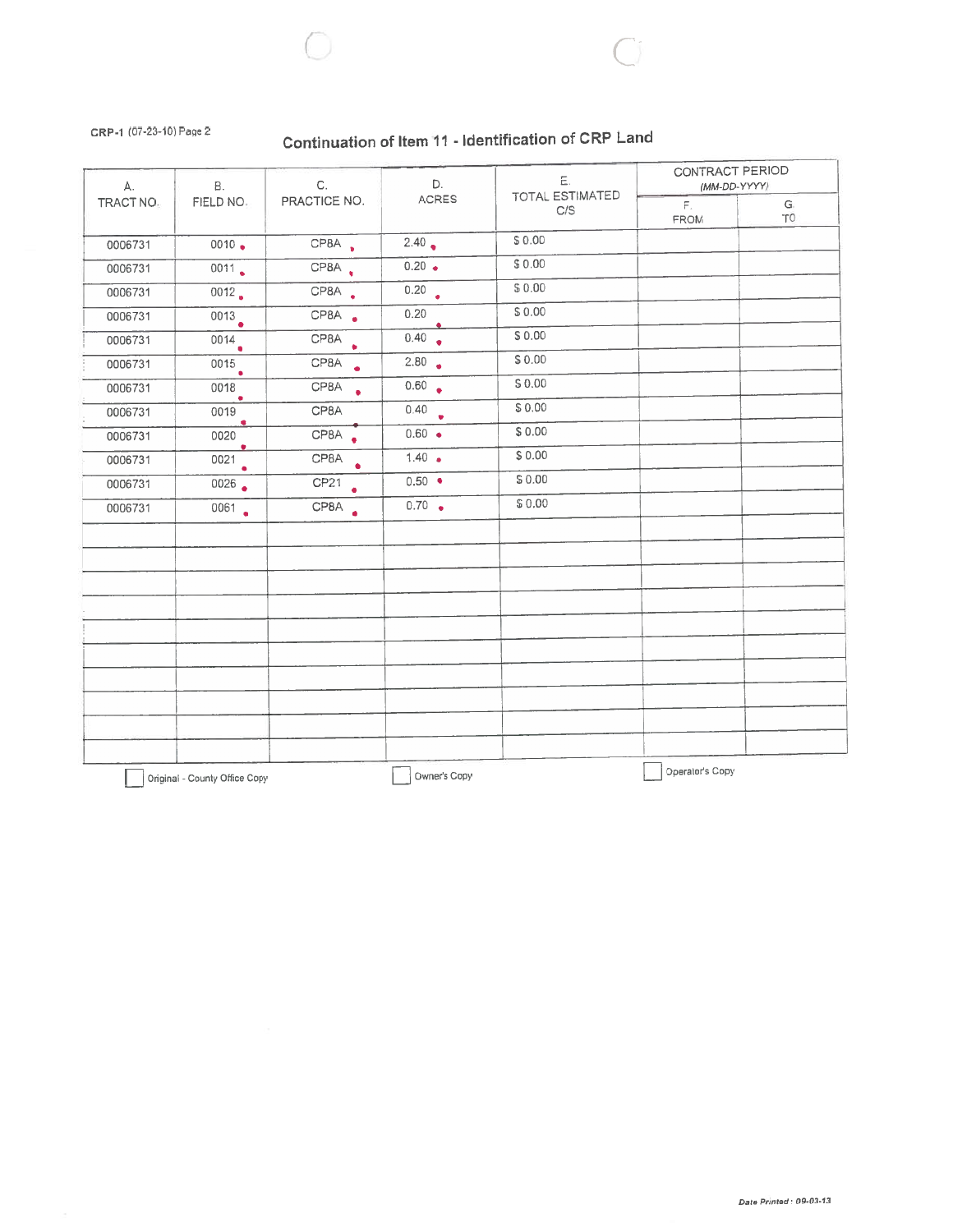| This form is available electronically.                                                                                                                                                                                                                                                                                                                                                                                                                                                                                                                                                                                                                                                                                                                                                                                                                                                                                                                                                                                                                                                                                                                                                                                                                                                                                                        |                                |                 |                |                                                                       | 2. SIGN-UP NUMBER |                                  |  |
|-----------------------------------------------------------------------------------------------------------------------------------------------------------------------------------------------------------------------------------------------------------------------------------------------------------------------------------------------------------------------------------------------------------------------------------------------------------------------------------------------------------------------------------------------------------------------------------------------------------------------------------------------------------------------------------------------------------------------------------------------------------------------------------------------------------------------------------------------------------------------------------------------------------------------------------------------------------------------------------------------------------------------------------------------------------------------------------------------------------------------------------------------------------------------------------------------------------------------------------------------------------------------------------------------------------------------------------------------|--------------------------------|-----------------|----------------|-----------------------------------------------------------------------|-------------------|----------------------------------|--|
| <b>U.S. DEPARTMENT OF AGRICULTURE</b><br>CRP-1<br>Commodity Credit Corporation<br>$(07-23-10)$                                                                                                                                                                                                                                                                                                                                                                                                                                                                                                                                                                                                                                                                                                                                                                                                                                                                                                                                                                                                                                                                                                                                                                                                                                                |                                |                 | 17073          | 1. ST. & CO. CODE &<br>ADMIN, LOCATION                                | 44                |                                  |  |
| <b>CONSERVATION RESERVE PROGRAM CONTRACT</b>                                                                                                                                                                                                                                                                                                                                                                                                                                                                                                                                                                                                                                                                                                                                                                                                                                                                                                                                                                                                                                                                                                                                                                                                                                                                                                  |                                |                 |                | 3. CONTRACT NUMBER                                                    |                   |                                  |  |
| NOTE: The authority for collecting the following information is Pub. L. 107-171. This authority allows for the<br>collection of information without prior OMB approval mandated by the Paperwork Reduction Act of 1995. The<br>time required to complete this information collection estimated to average 4 minutes per response, including the                                                                                                                                                                                                                                                                                                                                                                                                                                                                                                                                                                                                                                                                                                                                                                                                                                                                                                                                                                                               |                                |                 |                |                                                                       | 1.9 <sub>e</sub>  | 4. ACRES FOR ENROLLMENT          |  |
| time for reviewing instructions, searching existing data sources, gathering and maintaining the data needed, and                                                                                                                                                                                                                                                                                                                                                                                                                                                                                                                                                                                                                                                                                                                                                                                                                                                                                                                                                                                                                                                                                                                                                                                                                              |                                |                 |                |                                                                       |                   |                                  |  |
| completing and reviewing the collection of information.                                                                                                                                                                                                                                                                                                                                                                                                                                                                                                                                                                                                                                                                                                                                                                                                                                                                                                                                                                                                                                                                                                                                                                                                                                                                                       |                                |                 |                | 5. FARM NUMBER                                                        |                   | 6. TRACT NUMBER(S)               |  |
| 7. COUNTY OFFICE ADDRESS (Include Zip Code):<br>HENRY COUNTY FARM SERVICE AGENCY                                                                                                                                                                                                                                                                                                                                                                                                                                                                                                                                                                                                                                                                                                                                                                                                                                                                                                                                                                                                                                                                                                                                                                                                                                                              |                                |                 | 0005560        |                                                                       | 0007657           |                                  |  |
| 301 E NORTH ST<br>CAMBRIDGE, IL 61238-1176                                                                                                                                                                                                                                                                                                                                                                                                                                                                                                                                                                                                                                                                                                                                                                                                                                                                                                                                                                                                                                                                                                                                                                                                                                                                                                    |                                |                 |                | 8.OFFER (Select one)                                                  | FROM:             | TO:                              |  |
| (309)937-3377 x2                                                                                                                                                                                                                                                                                                                                                                                                                                                                                                                                                                                                                                                                                                                                                                                                                                                                                                                                                                                                                                                                                                                                                                                                                                                                                                                              |                                |                 | <b>GENERAL</b> | ENVIRONMENTAL PRIORITY                                                | (MM-DD-YYYY)      | (MM-DD-YYYY)<br>$09 - 30 - 3023$ |  |
| (Include Area Code):<br>TELEPHONE NUMBER<br>THIS CONTRACT is entered into between the Commodity Credit Corporation (referred to as "CCC") and the undersigned owners, operators, or tenants (who may be                                                                                                                                                                                                                                                                                                                                                                                                                                                                                                                                                                                                                                                                                                                                                                                                                                                                                                                                                                                                                                                                                                                                       |                                |                 |                |                                                                       | 11-01-2613        |                                  |  |
| referred to as "the Participant"). The Participant agrees to place the designated acreage into the Conservation Reserve Program ("CRP") or other use set by CCC for the<br>stipulated contract period from the date the contract is executed by the CCC. The Participant also agrees to implement on such designated acreage the Conservation<br>Plan developed for such acreage and approved by the CCC and the Participant. Additionally, the Participant and CCC agree to comply with terms and conditions<br>contained in this Contract, including the Appendix to this Contract, entitled Appendix to CRP-1, Conservation Reserve Program Contract (referred to as "Appendix"). By<br>signing below, the Participant acknowledges that a copy of the Appendix for the applicable sign-up period has been provided to such person. Such person also agrees to<br>pay such liquidated damages in an amount specified in the Appendix if the Participant withdraws prior to CCC acceptance or rejection.<br>The terms and conditions of this contract are contained in this Form CRP-1 and in the CRP-1 Appendix and any addendum thereto. BY SIGNING THIS<br>CONTRACT PRODUCERS ACKNOWLEDGE RECEIPT OF THE FOLLOWING FORMS: CRP-1, CRP-1 Appendix and any addendum thereto, CRP-2 or CRP-2C, if<br>applicable; and, if applicable, CRP-15. |                                |                 |                |                                                                       |                   |                                  |  |
|                                                                                                                                                                                                                                                                                                                                                                                                                                                                                                                                                                                                                                                                                                                                                                                                                                                                                                                                                                                                                                                                                                                                                                                                                                                                                                                                               | 11. Identification of CRP Land |                 |                |                                                                       |                   |                                  |  |
| 10A. Rental Rate Per Acre<br>\$247.64                                                                                                                                                                                                                                                                                                                                                                                                                                                                                                                                                                                                                                                                                                                                                                                                                                                                                                                                                                                                                                                                                                                                                                                                                                                                                                         |                                |                 |                |                                                                       |                   |                                  |  |
|                                                                                                                                                                                                                                                                                                                                                                                                                                                                                                                                                                                                                                                                                                                                                                                                                                                                                                                                                                                                                                                                                                                                                                                                                                                                                                                                               | A.Tract No.                    |                 | B. Field No.   | C. Practice No.                                                       | D. Acres          | E. Total Estimated<br>Cost-Share |  |
| <b>B. Annual Contract Payment</b><br>S471                                                                                                                                                                                                                                                                                                                                                                                                                                                                                                                                                                                                                                                                                                                                                                                                                                                                                                                                                                                                                                                                                                                                                                                                                                                                                                     | 0007657                        | $0003 -$        |                | CP8A                                                                  | $1.3 \bullet$     | \$0.00                           |  |
| C. First Year Payment                                                                                                                                                                                                                                                                                                                                                                                                                                                                                                                                                                                                                                                                                                                                                                                                                                                                                                                                                                                                                                                                                                                                                                                                                                                                                                                         |                                |                 |                |                                                                       |                   |                                  |  |
| (Item 10C applicable only to continuous signup                                                                                                                                                                                                                                                                                                                                                                                                                                                                                                                                                                                                                                                                                                                                                                                                                                                                                                                                                                                                                                                                                                                                                                                                                                                                                                | 0007657                        | 0004            |                | CPBA                                                                  | 0.3               | \$0.00                           |  |
| when the first year payment is prorated.)                                                                                                                                                                                                                                                                                                                                                                                                                                                                                                                                                                                                                                                                                                                                                                                                                                                                                                                                                                                                                                                                                                                                                                                                                                                                                                     | 0007657                        | 0005            |                | CP8A                                                                  | $0.3$ $\bullet$   | \$0.00                           |  |
| <b>12. PARTICIPANTS</b>                                                                                                                                                                                                                                                                                                                                                                                                                                                                                                                                                                                                                                                                                                                                                                                                                                                                                                                                                                                                                                                                                                                                                                                                                                                                                                                       |                                |                 |                |                                                                       |                   |                                  |  |
| A(1). PARTICPANTS NAME AND ADDRESS<br>(Zip Code):                                                                                                                                                                                                                                                                                                                                                                                                                                                                                                                                                                                                                                                                                                                                                                                                                                                                                                                                                                                                                                                                                                                                                                                                                                                                                             | $(2)$ SHARE                    |                 |                | (3) SOCIAL SECURITY NUMBER:                                           |                   |                                  |  |
| <b>IOWA JARD CORPORATION</b><br>1605 BLAIR CT APT 101<br>MAQUOKETA, IA 52060-3301                                                                                                                                                                                                                                                                                                                                                                                                                                                                                                                                                                                                                                                                                                                                                                                                                                                                                                                                                                                                                                                                                                                                                                                                                                                             | 100.00%                        | $(4)$ SIGNATURE |                | Til more indn three individuals are signing, continue on attachment.  |                   | (MM-DD-YYYY)                     |  |
| B(1). PARTICPANTS NAME AND ADDRESS (Zip Code):                                                                                                                                                                                                                                                                                                                                                                                                                                                                                                                                                                                                                                                                                                                                                                                                                                                                                                                                                                                                                                                                                                                                                                                                                                                                                                | (2) SHARE                      |                 |                | (3) SOCIAL SECURITY NUMBER:                                           |                   |                                  |  |
|                                                                                                                                                                                                                                                                                                                                                                                                                                                                                                                                                                                                                                                                                                                                                                                                                                                                                                                                                                                                                                                                                                                                                                                                                                                                                                                                               |                                | (4) SIGNATURE   |                |                                                                       |                   | (MM-DD-YYYY)                     |  |
| N/A                                                                                                                                                                                                                                                                                                                                                                                                                                                                                                                                                                                                                                                                                                                                                                                                                                                                                                                                                                                                                                                                                                                                                                                                                                                                                                                                           | $\frac{0}{2}$                  |                 |                | (If more than three individuals are signing, continue on attachment.) |                   |                                  |  |
| C(1). PARTICPANTS NAME AND ADDRESS (Zip Code):                                                                                                                                                                                                                                                                                                                                                                                                                                                                                                                                                                                                                                                                                                                                                                                                                                                                                                                                                                                                                                                                                                                                                                                                                                                                                                | $(2)$ SHARE                    |                 |                | (3) SOCIAL SECURITY NUMBER:                                           |                   |                                  |  |
| N/A                                                                                                                                                                                                                                                                                                                                                                                                                                                                                                                                                                                                                                                                                                                                                                                                                                                                                                                                                                                                                                                                                                                                                                                                                                                                                                                                           | 0/20                           | (4) SIGNATURE   |                |                                                                       |                   | (MM-DD-YYYY)                     |  |
| (If more than three individuals are signing, continue on attachment.)                                                                                                                                                                                                                                                                                                                                                                                                                                                                                                                                                                                                                                                                                                                                                                                                                                                                                                                                                                                                                                                                                                                                                                                                                                                                         |                                |                 |                | (if more than three individuals are signing, continue on attachment   |                   |                                  |  |
| 13. CCC USE ONLY - Payments according to the shares are approved                                                                                                                                                                                                                                                                                                                                                                                                                                                                                                                                                                                                                                                                                                                                                                                                                                                                                                                                                                                                                                                                                                                                                                                                                                                                              |                                |                 |                | A. SIGNATURE OF CCC REPRESENTATIVE                                    |                   | (MM-DD-YYYY)                     |  |
|                                                                                                                                                                                                                                                                                                                                                                                                                                                                                                                                                                                                                                                                                                                                                                                                                                                                                                                                                                                                                                                                                                                                                                                                                                                                                                                                               |                                |                 |                |                                                                       |                   |                                  |  |
| NOTE: The following statement is made in accordance with the Privacy Act of 1974 (5 USC 552a) and the Paperwork Reduction Act of 1995, as amended. The authority<br>for requesting the following information is the Food Security Act of 1985, (Pub. L.99-198), as amended and the Farm Security and Rural investment Act of 2002<br>(Pub .L. 107-171) and regulations promulgated at 7 CFR Part 1410 and the Internal Revenue code (26 USC 6109). The information requested is necessary for<br>CCC to consider and process the offer to enter into a Conservation Reserve Program contract, to assist in determining eligibility and to determine the correct<br>parties to the contract. Furnishing the requested information is voluntary. Failure to furnish the requested information will result in determination of ineligibility for<br>certain program benefits and other financial assistance administered by USDA agency. This information may be provided to other agencies, IRS, Department of<br>Justice, or other State and Federal Law Enforcement agencies, and in response to a court magistrate or administrative tribunal. The provisions of criminal and<br>civil fraud statues, including 18 USC 286, 287, 371, 641, 651, 1001; 15 USC 714m; and 31 USC 3729, may be applicable to the information provided.           |                                |                 |                |                                                                       |                   |                                  |  |
| The U.S. Department of Agriculture (USDA) prohibits discrimination in all its programs and activities on the basis of race, color, national origin, gender, religion, age, disability, political benefits, sexual orientation,<br>mantial and family status. (Not all prohibited bases apply to all programs). Persons with disabilities who require alternative means for communication of program information (Braille, large print, audio tapes etc.) should<br>contact USDA's TARGET Center at (202) 720-2600 (voice and TDD). To file a complaint of discrimination, write USDA, Director, Office of Civil Rights. Room 326-W, Whitten Building, 1400 Independence Avenue, SW,<br>Washington, DC 20250-9410 or call (202) 720-5964 (voice or TDD). USDA is an equal opportunity provider and employer                                                                                                                                                                                                                                                                                                                                                                                                                                                                                                                                    |                                |                 |                |                                                                       |                   |                                  |  |
| <b>X</b> Original - County Office Copy                                                                                                                                                                                                                                                                                                                                                                                                                                                                                                                                                                                                                                                                                                                                                                                                                                                                                                                                                                                                                                                                                                                                                                                                                                                                                                        | Owner's Copy                   |                 |                |                                                                       | Operator's Copy   |                                  |  |

Date Printed: 08-27-13  $\mathbb{C}^n$   $e^{c}$   $q \mid \mathcal{X}$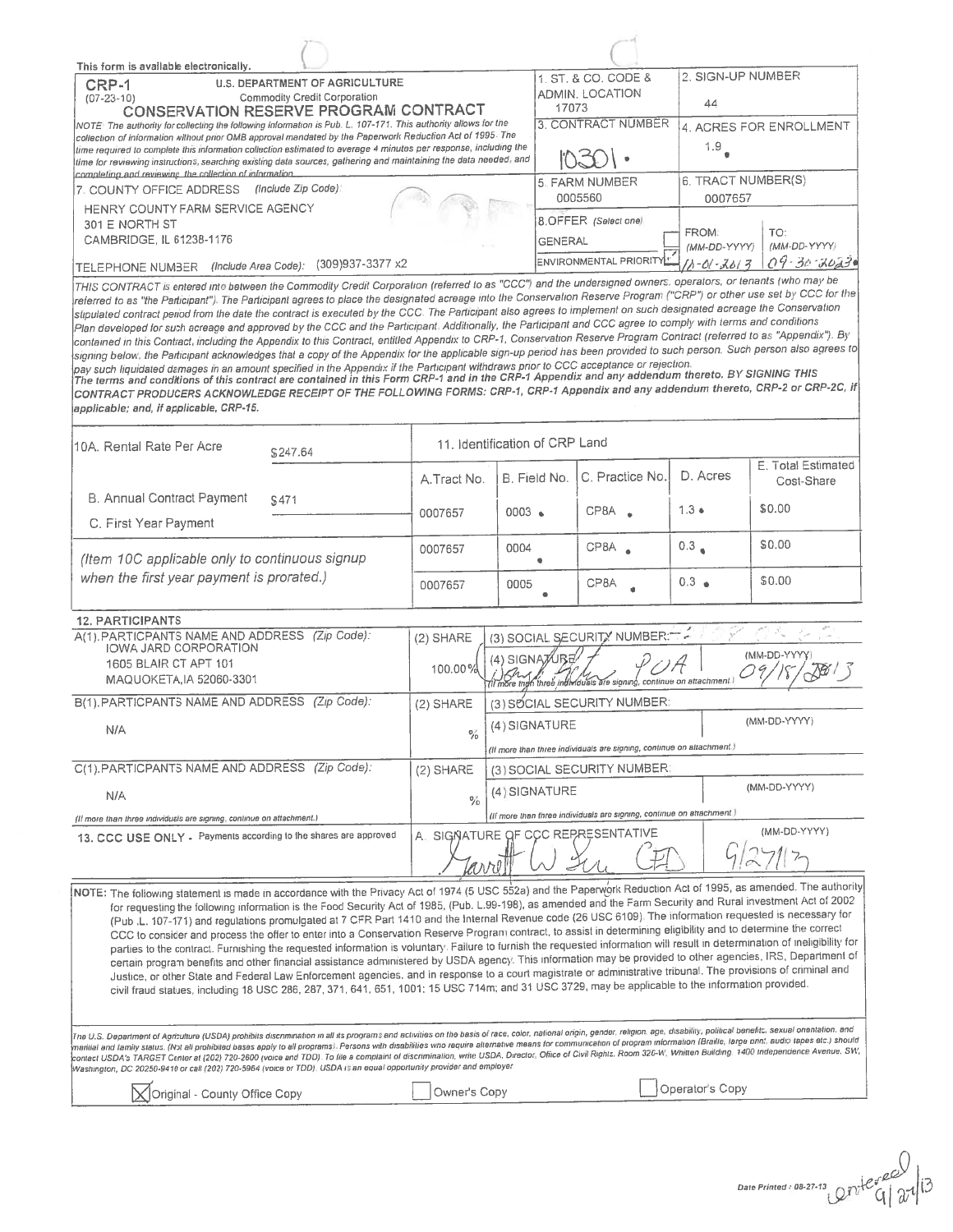|                                                                                                                                                                                                                                                                                                                                                                                                                                                                                                                                                                                                                                                                                                                                                                                                                                                                                                                                                                                                                                                                                                                                                                                                                                                                                                                                                                                                                                                                                                                                                                               |                |                                    |              |                                                             |                                                                                                     | Page $1$ of $2$                  |  |
|-------------------------------------------------------------------------------------------------------------------------------------------------------------------------------------------------------------------------------------------------------------------------------------------------------------------------------------------------------------------------------------------------------------------------------------------------------------------------------------------------------------------------------------------------------------------------------------------------------------------------------------------------------------------------------------------------------------------------------------------------------------------------------------------------------------------------------------------------------------------------------------------------------------------------------------------------------------------------------------------------------------------------------------------------------------------------------------------------------------------------------------------------------------------------------------------------------------------------------------------------------------------------------------------------------------------------------------------------------------------------------------------------------------------------------------------------------------------------------------------------------------------------------------------------------------------------------|----------------|------------------------------------|--------------|-------------------------------------------------------------|-----------------------------------------------------------------------------------------------------|----------------------------------|--|
| <b>CRP-1</b><br><b>U.S. DEPARTMENT OF AGRICULTURE</b>                                                                                                                                                                                                                                                                                                                                                                                                                                                                                                                                                                                                                                                                                                                                                                                                                                                                                                                                                                                                                                                                                                                                                                                                                                                                                                                                                                                                                                                                                                                         |                |                                    |              |                                                             | 1. ST. & CO. CODE & ADMIN. LOCATION                                                                 | 2. SIGN-UP                       |  |
| $(07-06-20)$<br><b>Commodity Credit Corporation</b>                                                                                                                                                                                                                                                                                                                                                                                                                                                                                                                                                                                                                                                                                                                                                                                                                                                                                                                                                                                                                                                                                                                                                                                                                                                                                                                                                                                                                                                                                                                           |                |                                    |              | 17 073                                                      | <b>NUMBER</b>                                                                                       |                                  |  |
|                                                                                                                                                                                                                                                                                                                                                                                                                                                                                                                                                                                                                                                                                                                                                                                                                                                                                                                                                                                                                                                                                                                                                                                                                                                                                                                                                                                                                                                                                                                                                                               |                |                                    |              |                                                             | 54<br>4. ACRES FOR                                                                                  |                                  |  |
| <b>CONSERVATION RESERVE PROGRAM CONTRACT</b>                                                                                                                                                                                                                                                                                                                                                                                                                                                                                                                                                                                                                                                                                                                                                                                                                                                                                                                                                                                                                                                                                                                                                                                                                                                                                                                                                                                                                                                                                                                                  |                |                                    |              | 3. CONTRACT NUMBER                                          |                                                                                                     | <b>ENROLLMENT</b>                |  |
|                                                                                                                                                                                                                                                                                                                                                                                                                                                                                                                                                                                                                                                                                                                                                                                                                                                                                                                                                                                                                                                                                                                                                                                                                                                                                                                                                                                                                                                                                                                                                                               |                |                                    |              |                                                             | 11762A                                                                                              | 10.60                            |  |
| 5A. COUNTY FSA OFFICE ADDRESS (Include Zip Code)                                                                                                                                                                                                                                                                                                                                                                                                                                                                                                                                                                                                                                                                                                                                                                                                                                                                                                                                                                                                                                                                                                                                                                                                                                                                                                                                                                                                                                                                                                                              |                |                                    |              | <b>6. TRACT NUMBER</b>                                      | 7. CONTRACT PERIOD                                                                                  |                                  |  |
| HENRY COUNTY FARM SERVICE AGENCY                                                                                                                                                                                                                                                                                                                                                                                                                                                                                                                                                                                                                                                                                                                                                                                                                                                                                                                                                                                                                                                                                                                                                                                                                                                                                                                                                                                                                                                                                                                                              |                |                                    |              |                                                             | FROM: (MM-DD-YYYY)                                                                                  | TO: (MM-DD-YYYY)                 |  |
| PO BOX 49                                                                                                                                                                                                                                                                                                                                                                                                                                                                                                                                                                                                                                                                                                                                                                                                                                                                                                                                                                                                                                                                                                                                                                                                                                                                                                                                                                                                                                                                                                                                                                     |                |                                    |              | 6731                                                        | $10 - 01 - 2020$                                                                                    | $09 - 30 - 2030$                 |  |
| CAMBRIDGE, IL61238-0049                                                                                                                                                                                                                                                                                                                                                                                                                                                                                                                                                                                                                                                                                                                                                                                                                                                                                                                                                                                                                                                                                                                                                                                                                                                                                                                                                                                                                                                                                                                                                       |                |                                    |              |                                                             |                                                                                                     |                                  |  |
|                                                                                                                                                                                                                                                                                                                                                                                                                                                                                                                                                                                                                                                                                                                                                                                                                                                                                                                                                                                                                                                                                                                                                                                                                                                                                                                                                                                                                                                                                                                                                                               |                |                                    |              | 8. SIGNUP TYPE:                                             |                                                                                                     |                                  |  |
| 5B. COUNTY FSA OFFICE PHONE NUMBER                                                                                                                                                                                                                                                                                                                                                                                                                                                                                                                                                                                                                                                                                                                                                                                                                                                                                                                                                                                                                                                                                                                                                                                                                                                                                                                                                                                                                                                                                                                                            |                |                                    | General      |                                                             |                                                                                                     |                                  |  |
| (Include Area Code): (309) 937-3377 x2                                                                                                                                                                                                                                                                                                                                                                                                                                                                                                                                                                                                                                                                                                                                                                                                                                                                                                                                                                                                                                                                                                                                                                                                                                                                                                                                                                                                                                                                                                                                        |                |                                    |              |                                                             |                                                                                                     |                                  |  |
| THIS CONTRACT is entered into between the Commodity Credit Corporation (referred to as "CCC") and the undersigned owners, operators, or tenants<br>(referred to as "the Participant".) The Participant agrees to place the designated acreage into the Conservation Reserve Program ("CRP") or other use set by<br>CCC for the stipulated contract period from the date the Contract is executed by the CCC. The Participant also agrees to implement on such designated<br>acreage the Conservation Plan developed for such acreage and approved by the CCC and the Participant. Additionally, the Participant and CCC agree to<br>comply with the terms and conditions contained in this Contract, including the Appendix to this Contract, entitied Appendix to CRP-1, Conservation Reserve<br>Program Contract (referred to as "Appendix"). By signing below, the Participant acknowledges receipt of a copy of the Appendix/Appendices for the<br>applicable contract period. The terms and conditions of this contract are contained in this Form CRP-1 and in the CRP-1 Appendix and any addendum<br>thereto. BY SIGNING THIS CONTRACT PARTICIPANTS ACKNOWLEDGE RECEIPT OF THE FOLLOWING FORMS: CRP-1; CRP-1 Appendix and any<br>addendum thereto; and, CRP-2, CRP-2C, CRP-2G, or CRP-2C30, as applicable.                                                                                                                                                                                                                                                             |                |                                    |              |                                                             |                                                                                                     |                                  |  |
| 9A. Rental Rate Per Acre<br>\$136.53                                                                                                                                                                                                                                                                                                                                                                                                                                                                                                                                                                                                                                                                                                                                                                                                                                                                                                                                                                                                                                                                                                                                                                                                                                                                                                                                                                                                                                                                                                                                          |                |                                    |              |                                                             | 10. Identification of CRP Land (See Page 2 for additional space)                                    |                                  |  |
| 9B. Annual Contract Payment<br>\$1,448.00                                                                                                                                                                                                                                                                                                                                                                                                                                                                                                                                                                                                                                                                                                                                                                                                                                                                                                                                                                                                                                                                                                                                                                                                                                                                                                                                                                                                                                                                                                                                     |                | A. Tract No.                       | B. Field No. | C. Practice No.                                             | D. Acres                                                                                            | E. Total Estimated<br>Cost-Share |  |
| \$<br>9C. First Year Payment                                                                                                                                                                                                                                                                                                                                                                                                                                                                                                                                                                                                                                                                                                                                                                                                                                                                                                                                                                                                                                                                                                                                                                                                                                                                                                                                                                                                                                                                                                                                                  |                | 6731                               | 0009         | $CP38E-4D$                                                  | 3.50                                                                                                | \$2,188.00                       |  |
| (Item 9C is applicable only when the first year payment is                                                                                                                                                                                                                                                                                                                                                                                                                                                                                                                                                                                                                                                                                                                                                                                                                                                                                                                                                                                                                                                                                                                                                                                                                                                                                                                                                                                                                                                                                                                    |                | 6731                               | 0022         | $CP38E-1$                                                   | 0.10                                                                                                | \$7.00                           |  |
| prorated.)                                                                                                                                                                                                                                                                                                                                                                                                                                                                                                                                                                                                                                                                                                                                                                                                                                                                                                                                                                                                                                                                                                                                                                                                                                                                                                                                                                                                                                                                                                                                                                    |                | 6731                               | 0023         | $CP38E-1$                                                   | 1.80                                                                                                | \$126.00                         |  |
| 11. PARTICIPANTS (If more than three individuals are signing, see Page 3.)                                                                                                                                                                                                                                                                                                                                                                                                                                                                                                                                                                                                                                                                                                                                                                                                                                                                                                                                                                                                                                                                                                                                                                                                                                                                                                                                                                                                                                                                                                    |                |                                    |              |                                                             |                                                                                                     |                                  |  |
| A(1) PARTICIPANT'S NAME AND                                                                                                                                                                                                                                                                                                                                                                                                                                                                                                                                                                                                                                                                                                                                                                                                                                                                                                                                                                                                                                                                                                                                                                                                                                                                                                                                                                                                                                                                                                                                                   | (2) SHARE      | $(3)$ SIGNATURE $(By)$             |              |                                                             | (4) TITLE/RELATIONSHIP OF THE                                                                       | $(5)$ DATE                       |  |
| ADDRESS (Include Zip Code)<br>DOUGLAS PETERSON<br>6122 N 400 AVE<br>ALPHA, IL61413-9364                                                                                                                                                                                                                                                                                                                                                                                                                                                                                                                                                                                                                                                                                                                                                                                                                                                                                                                                                                                                                                                                                                                                                                                                                                                                                                                                                                                                                                                                                       | 50.00%         |                                    |              | <b>INDIVIDUAL SIGNING IN THE</b><br>REPRESENTATIVE CAPACITY |                                                                                                     | (MM-DD-YYYY)                     |  |
| B(1) PARTICIPANT'S NAME AND                                                                                                                                                                                                                                                                                                                                                                                                                                                                                                                                                                                                                                                                                                                                                                                                                                                                                                                                                                                                                                                                                                                                                                                                                                                                                                                                                                                                                                                                                                                                                   | (2) SHARE      | (3) SIGNATURE (By)                 |              |                                                             | (4) TITLE/RELATIONSHIP OF THE                                                                       | $(5)$ DATE                       |  |
| ADDRESS (Include Zip Code)<br>IOWA JARD CORPORATION                                                                                                                                                                                                                                                                                                                                                                                                                                                                                                                                                                                                                                                                                                                                                                                                                                                                                                                                                                                                                                                                                                                                                                                                                                                                                                                                                                                                                                                                                                                           |                |                                    |              |                                                             | <b>INDIVIDUAL SIGNING IN THE</b>                                                                    | (MM-DD-YYYY)                     |  |
| 9020 277TH ST<br>DONAHUE, IA52746-9640                                                                                                                                                                                                                                                                                                                                                                                                                                                                                                                                                                                                                                                                                                                                                                                                                                                                                                                                                                                                                                                                                                                                                                                                                                                                                                                                                                                                                                                                                                                                        | 50.00%         |                                    |              |                                                             | REPRESENTATIVE CAPACITY                                                                             |                                  |  |
| C(1) PARTICIPANTS NAME AND<br>ADDRESS (Include Zip Code)                                                                                                                                                                                                                                                                                                                                                                                                                                                                                                                                                                                                                                                                                                                                                                                                                                                                                                                                                                                                                                                                                                                                                                                                                                                                                                                                                                                                                                                                                                                      | (2) SHARE<br>% | (3) SIGNATURE (By)                 |              |                                                             | (4) TITLE/RELATIONSHIP OF THE<br><b>INDIVIDUAL SIGNING IN THE</b><br><b>REPRESENTATIVE CAPACITY</b> | $(5)$ DATE<br>(MM-DD-YYYY)       |  |
|                                                                                                                                                                                                                                                                                                                                                                                                                                                                                                                                                                                                                                                                                                                                                                                                                                                                                                                                                                                                                                                                                                                                                                                                                                                                                                                                                                                                                                                                                                                                                                               |                |                                    |              |                                                             |                                                                                                     |                                  |  |
| <b>12. CCC USE ONLY</b>                                                                                                                                                                                                                                                                                                                                                                                                                                                                                                                                                                                                                                                                                                                                                                                                                                                                                                                                                                                                                                                                                                                                                                                                                                                                                                                                                                                                                                                                                                                                                       |                | A. SIGNATURE OF CCC REPRESENTATIVE |              |                                                             |                                                                                                     | <b>B. DATE</b><br>(MM-DD-YYYY)   |  |
| <b>NOTE:</b><br>The following statement is made in accordance with the Privacy Act of 1974 (5 USC 552a - as amended). The authority for requesting the information identified on this form<br>is the Commodity Credit Corporation Charter Act (15 U.S.C. 714 et seq.), the Food Security Act of 1985 (16 U.S.C. 3801 et seq.), the Agricultural Act of 2014 (16 U.S.C.<br>3831 et seq), the Agricultural Improvement Act of 2018 (Pub. L. 115-334) and 7 CFR Part 1410. The information will be used to determine eligibility to participate in and<br>receive benefits under the Conservation Reserve Program. The information collected on this form may be disclosed to other Federal, State, Local government agencies,<br>Tribal agencies, and nongovernmental entities that have been authorized access to the information by statute or regulation and/or as described in applicable Routine Uses<br>identified in the System of Records Notice for USDA/FSA-2, Farm Records File (Automated). Providing the requested information is voluntary. However, failure to furnish<br>the requested information will result in a determination of ineligibility to participate in and receive benefits under the Conservation Reserve Program.<br>Paperwork Reduction Act (PRA) Statement: The information collection is exempted from PRA as specified in 16 U.S.C. 3846(b)(1). The provisions of appropriate criminal<br>and civil fraud, privacy, and other statutes may be applicable to the information provided. RETURN THIS COMPLETED FORM TO YOUR COUNTY FSA OFFICE. |                |                                    |              |                                                             |                                                                                                     |                                  |  |
|                                                                                                                                                                                                                                                                                                                                                                                                                                                                                                                                                                                                                                                                                                                                                                                                                                                                                                                                                                                                                                                                                                                                                                                                                                                                                                                                                                                                                                                                                                                                                                               |                |                                    |              |                                                             |                                                                                                     |                                  |  |

In accordance with Federal civil rights law and U.S. Department of Agriculture (USDA) civil rights regulations and policies, the USDA, its Agencies, offices, and employees, and employees, and institutions participating in

Persons with disabilities who require alternative means of communication for program information (e.g., Braille, large print, audiotape, American Sign Language, etc.) should contact<br>the responsible Agency or USDA's TARGET information may be made available in languages other than English.

To file a program discrimination complaint, complete the USDA Program Discrimination Complaint Form, AD-3027, found online at http://www.ascr.usda.gov/complaint\_filing\_cust.html and at any USDA office or write a letter addressed to USDA and provide in the letter all of the information requested in the form. To request a copy of the complaint form, call (866) 632-9992. Submit your completed form or letter to USDA by: (1) mail: U.S. Department of Agriculture Office of the Assistant Secretary for Civil Rights 1400 Independence Avenue, SW Washington, D.C. 20250-9410; (2) fax: (202) 690-7442; or (3) email: program.intake@usda.gov. USDA is an equal opportunity provider, employer, and lender.